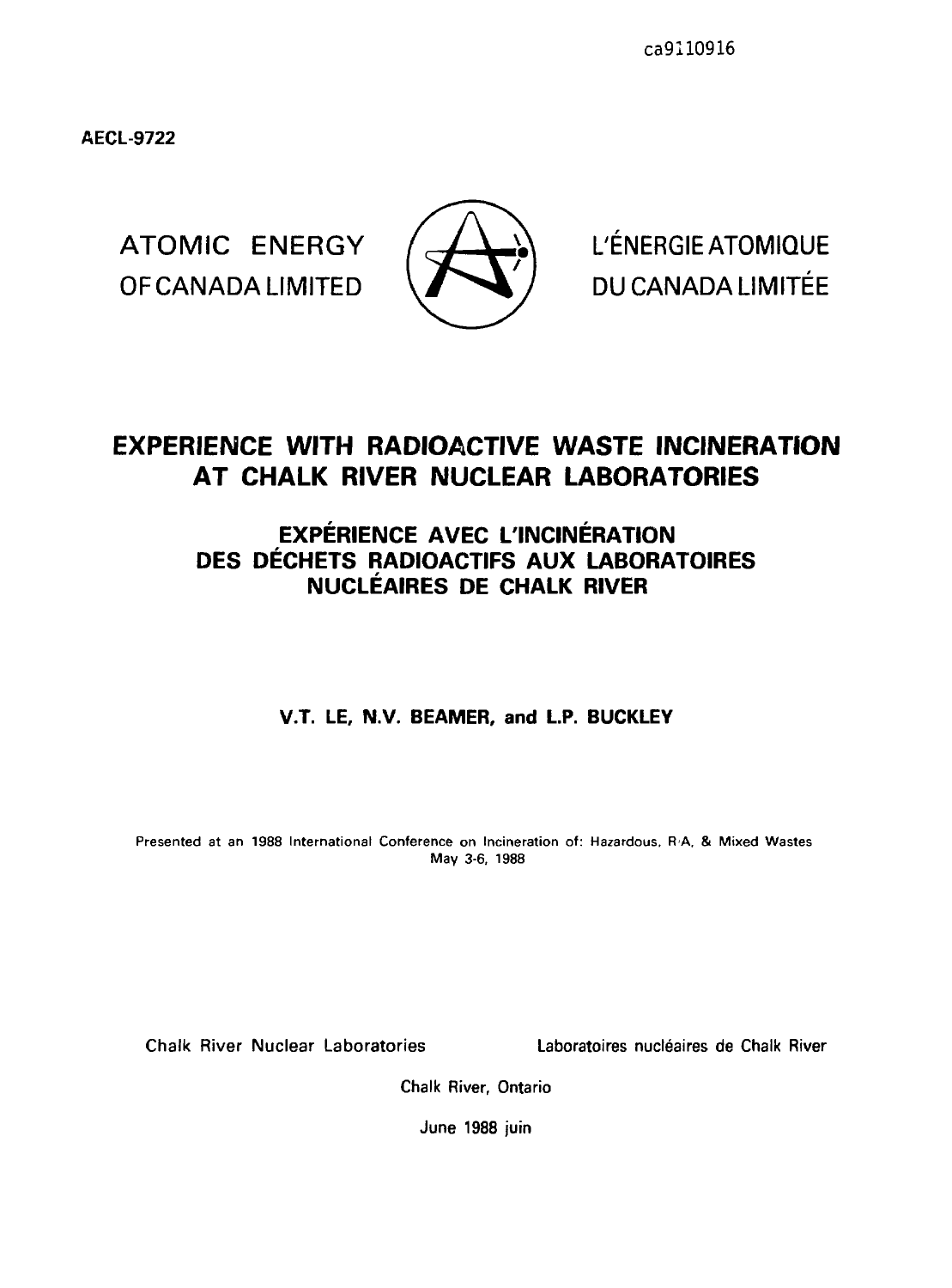### ATOMIC ENERGY OF CANADA LIMITED

### EXPERIENCE WITH RADIOACTIVE WASTE INCINERATION

### AT CHALK RIVER NUCLEAR LABORATORIES

by

V.T. Le<sup>+</sup>, N.V. Beamer\*, and L.P. Buckley<sup>+</sup>

Presented at the 1988 International Conference on Incineration of: Hazardous, R/A, & Mixed Wastes May 3-6, 1988

> ^Chemical Operations Branch +Waste Management Technology Division Atomic Energy of Canada Limited Chalk River Nuclear Laboratories Chalk River, Ontario, Canada KOJ 1J0

> > 1988 June

AECL-9722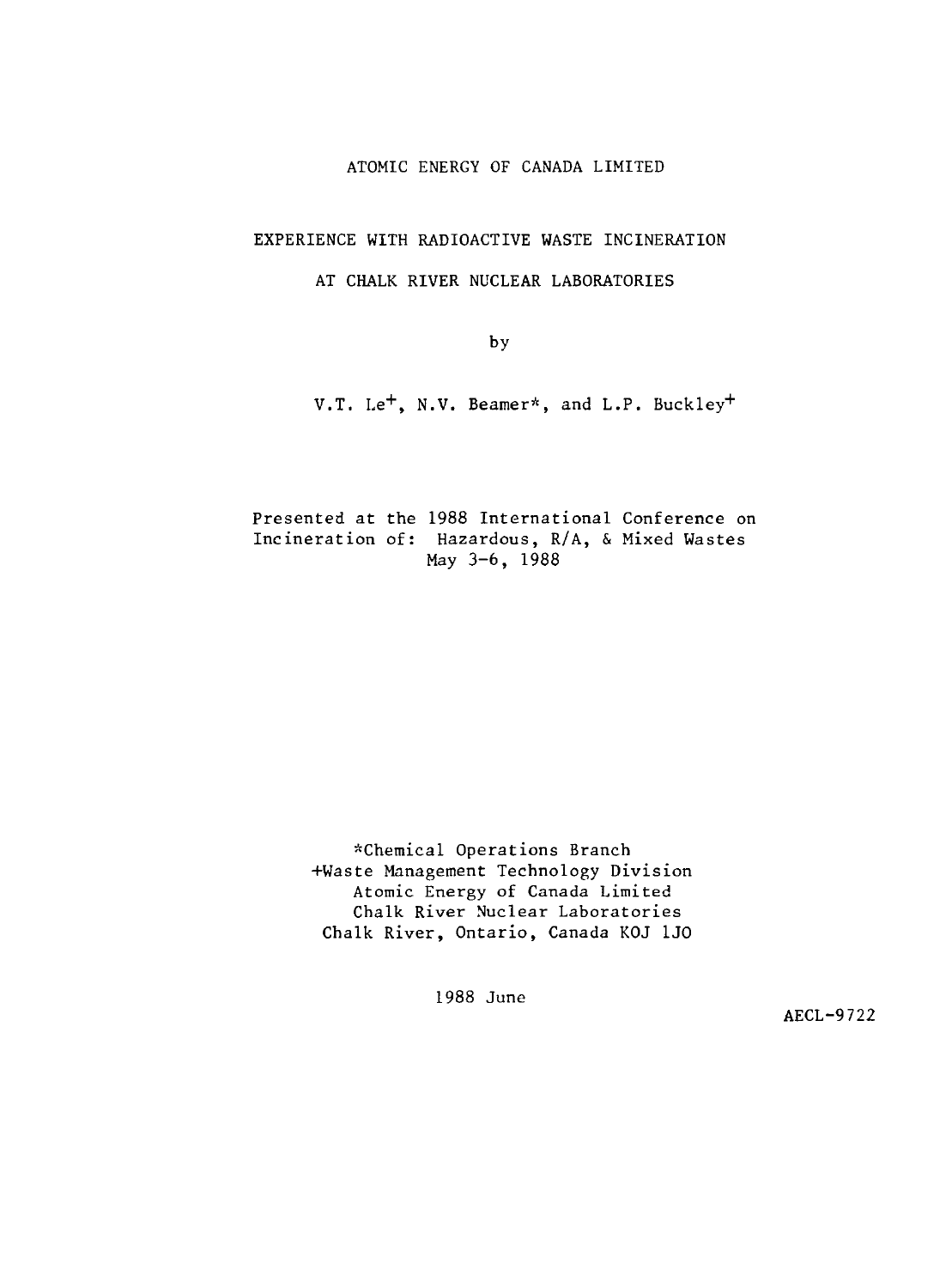# L'ENERGIE ATOMIQUE DU CANADA, LIMITÉE

EXPERIENCE AVEC L'INCINERATION DES DECHETS RADIOACTIFS AUX LABORATOIRES NUCLEAIRES DE CHALK HIVER

par

V.T. Le<sup>+</sup>, N.V. Beamer\*, et L.P. Buckley<sup>+</sup> Laboratoires Nucléaires de Chalk River L'Energie Atomique du Canada, Limitée Chalk River, Ontario KOJ 1J0

# RESUME

Les Laboratoires Nucléaires de Chalk River sont un centre de recherches nucléaires exploité par l'Energie Atomique du Canada, Limitée. On a contruit un centre de traitement de déchets en grandeur réelle pour traiter les déchets radioactifs de faible et moyenne intensité produits à l'établissement. L'un des éléments installés au centre de traitement est un incinérateur chargé par lots, à deux étages et appauvri en air pour les déchets solides combustibles. Celui-ci est en service depuis 1982. Il réduit constamment les déchets combustibles en cendres inertes, le facteur moyen de réduction de volume étant 150:1 environ. On stocke les cendres de l'incinérateur dans des fûts de 200 L en attendant leur solidification dans le bitume. L'incinérateur et une presse à ballots hydraulique de 50 tonnes assurant le traitement d'un volume combiné d'environ 1300 m<sup>3</sup>/a de déchets solides radioactifs de faible intensité. Dans cette communication, on examine les performances de l'incinérateur au cours de ses six ans de service. En plus d'y présenter l'expérience d'exploitation, on y examine une évaluation de la technique d'incinération à l'air appauvri.

> <sup>+</sup>Chimie ^Technologie de gestion des déchets L'Energie Atomique du Canada, Limitée Laboratoires Nucléaires de Chalk River Chalk River, Ontario KOJ 1J0 1988 juin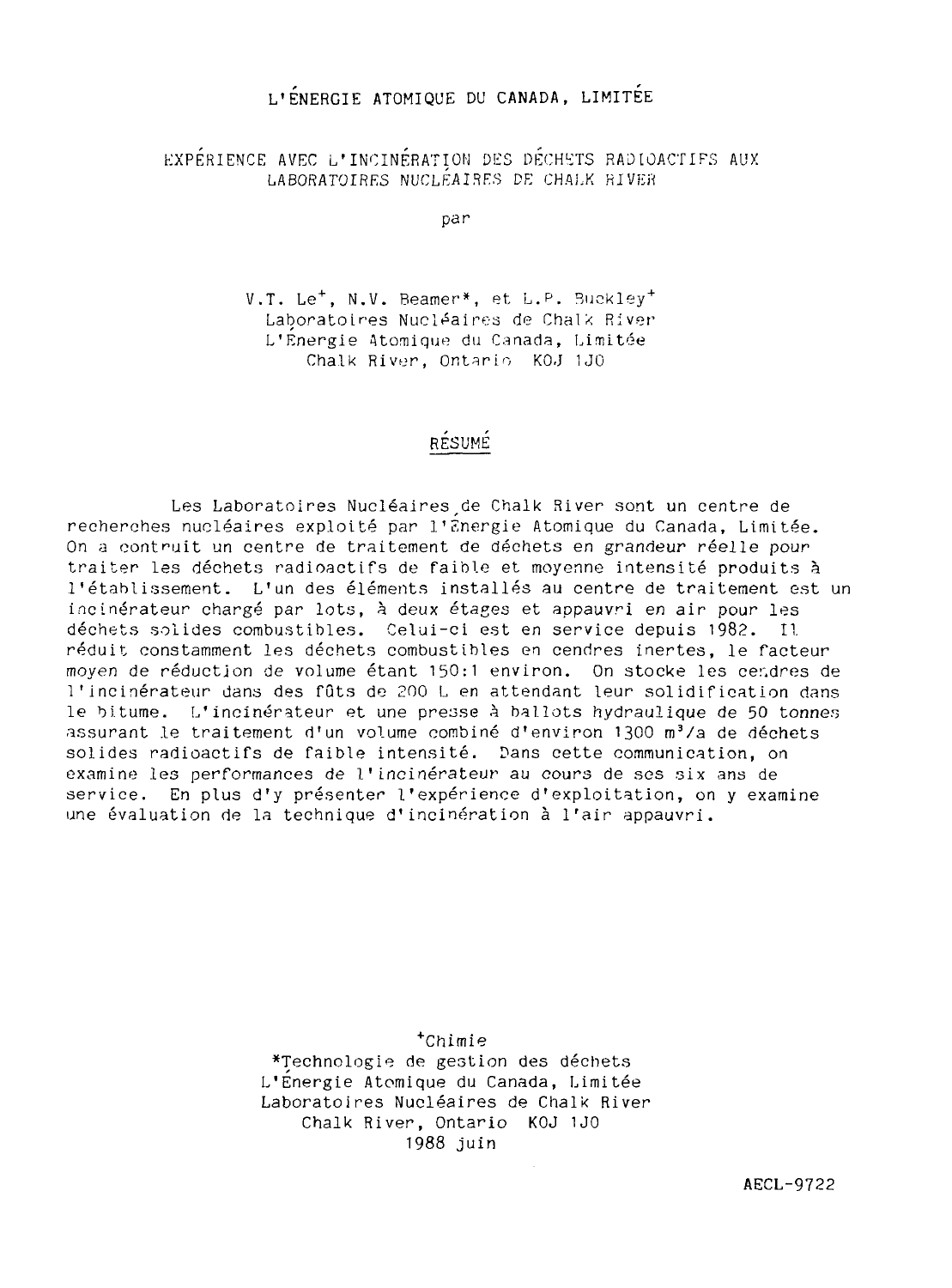#### ATOMIC ENERGY OF CANADA LIMITED

### **EXPERIENCE WITH RADIOACTIVE WASTE INCINERATION** AT CHALK RIVER NUCLEAR LABORATORIES

by

V.T. Le; N.V. Beamer, and L.P. Buckley+ Chalk River Nuclear Laboratories Atomic Energy of Canada Limited Chalk River, Ontario, Canada KOJ 1J0

#### **ABSTRACT**

Chalk River Nuclear Laboratories is a nuclear research centre operated by Atomic Energy of Canada Limited. A full-scale waste treatment centre has been constructed to process low- and intermediate-level radioactive wastes generated on-site. A batch-loaded, two-stage, starved-air incinerator for solid combustible waste is one of the processes installed in this facility. The incinerator has been operating since 1982. It has consistently reduced combustible wastes to an inert ash product, with an average volume reduction factor of about 150:1. The incinerator ash is stored in 200 L drums awaiting solidification in bitumen. The incinerator and a 50-ton hydraulic baler have provided treatment for a combined volume of about 1300  $\mathrm{m}^3/\mathrm{a}$  of solid low-level radioactive waste. This paper presents a review of the performance of the incinerator during its six years of operation. In addition to presenting operational experience, an assessment of the starvedair incineration technique will also be discussed.

> ^Chemical Operations Branch fWaste Management Technology Division Atomic Energy of Canada Limited Chalk River Nuclear Laboratories Chalk River, Ontario, Canada KOJ 1J0

> > 1988 June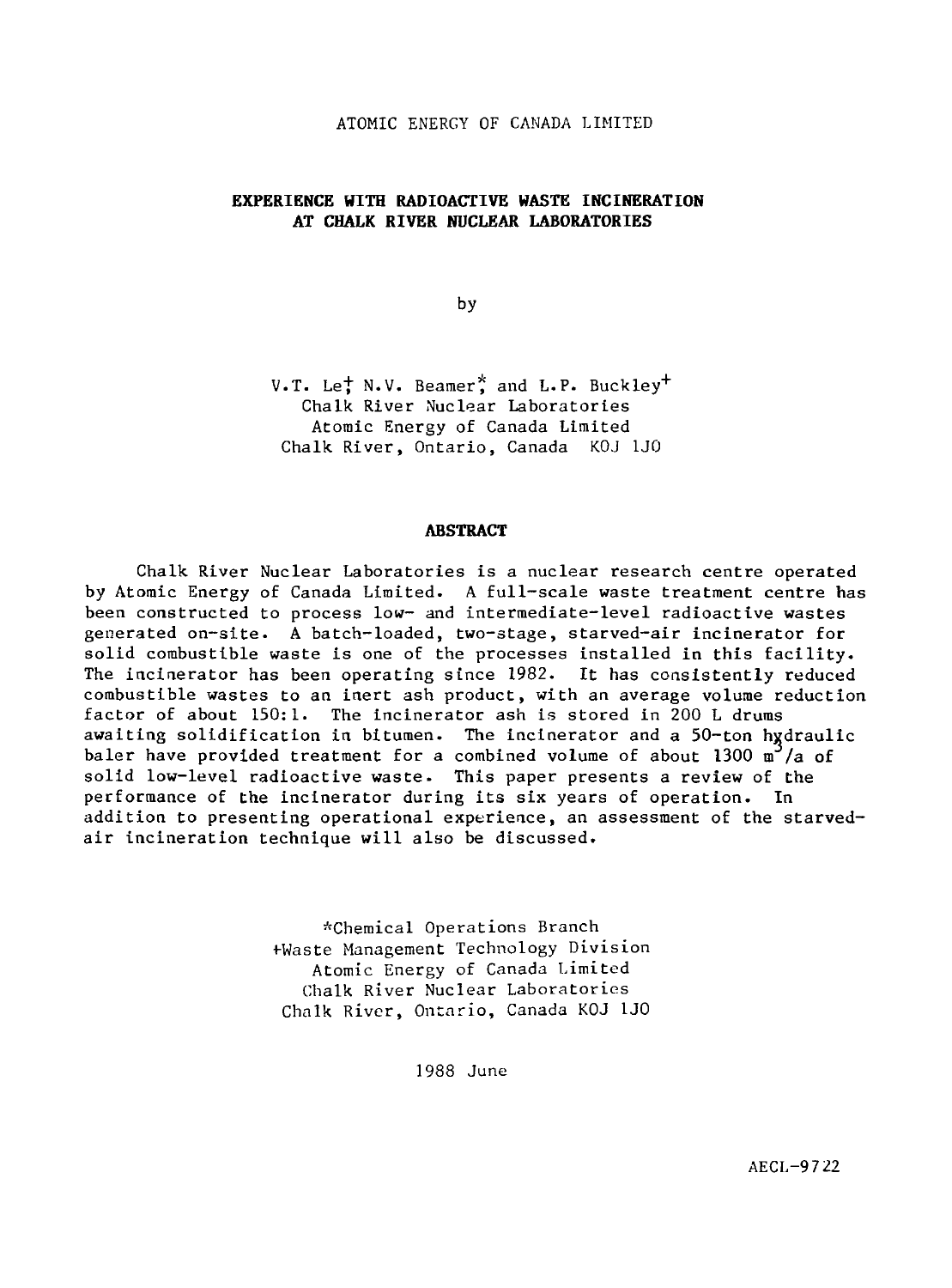#### Int roduc ti on

Combustible solid low-level radioactive waste (iJ.KW) can be substantially reduced in volume by incineration. Volatile and oxidizable fractions are destroyed and the waste is converted into a more stable inert ash product. Stadies have shown that a wide variety of concepts are available for incineration of U,RW and some systems have performed satisfactorily for nuclear facility applications  $\{1,2\}$ . At Chalk River Nuclear Laboratories (CRNL), we have been rootinely using a simple, batchloaded, two-stage, starved-air inciderator to burn solid combustible wastes. The incineration system is one of the processes installed at the Waste Treatmenr Centre ( $\langle \nabla \Gamma(t) \rangle$ , which is a full-scala integrated treatment facility to process low- and intermediate-ievel radioactive wastes generated on-site. Processible solid wastes are segregated at source into two categories, with about  $70\%$  classified as incinerable and  $30\%$  as non-incinerable but compactible. The incinerator and a 50-ton hydraulic baler have provided treatment for a combined volume of about  $1300 \text{ m}^2/a$  (46 000 jt<sup>2</sup>/a) of solid low-level radioactive waste since  $1982$ . The incinerator has consistently reduced the wastes to an inert ash product, with an average volume reduction factor of about 150:1.

This paper presents a review of the performance data of the incinerator obtained daring its six years of operation. Our effict to increase the throughput of the incinerator as well as our experience  $\epsilon$  intiming the offgas equipment are described. Good operdtlng features and shortcomings of this type of incineration system are discussed.

### Process Description

Starved-air incineration was selected to reduce the volume of CRNL's incinerable solid wastes. It is one of the simplest among the more advanced incineration techniques. The incinerator was designed by Trecan Ltd. (Mississauga, Ontario) according to our requirements. it is a smaller version of i production unit which lias been operated by Ontario Hydro since 1977  $[3,4]$ , but includes a number of modifications to improve control, instrumentation and corrosion reduction to overcome some of the early operational difficulties experienced by Ontario Hydro.

The system (shown In Figure 1) consists of a vertical stainless-steel primary chamber with conical Sottom, a horizontal refractory-lined afterburner and a dry flue-gas treatment system. To minimise radioactivity buiLdup and refractory maintenance, only the bottom cone of the primary chamber is lined with a refractory. A replaceable heat shield was installed to protect critical parts of the stainless-steel vessel. Waste bags, after being visually inspected but without being opened wi.en received at the WTC, are fed batchwisc by gravity into the primary chamber through a loading chamber equipped with interlocking doors. After a short preheating period, the waste is ignited by a propane burner. Primary combustion air is restricted to about one-third of the stoichiometric requirement so that most of the waste is thermaily decomposed or pyrolyzed into combustible gases at a bulk temperature of about  $500^{\circ}$ C (930°F). Combustion is completed in a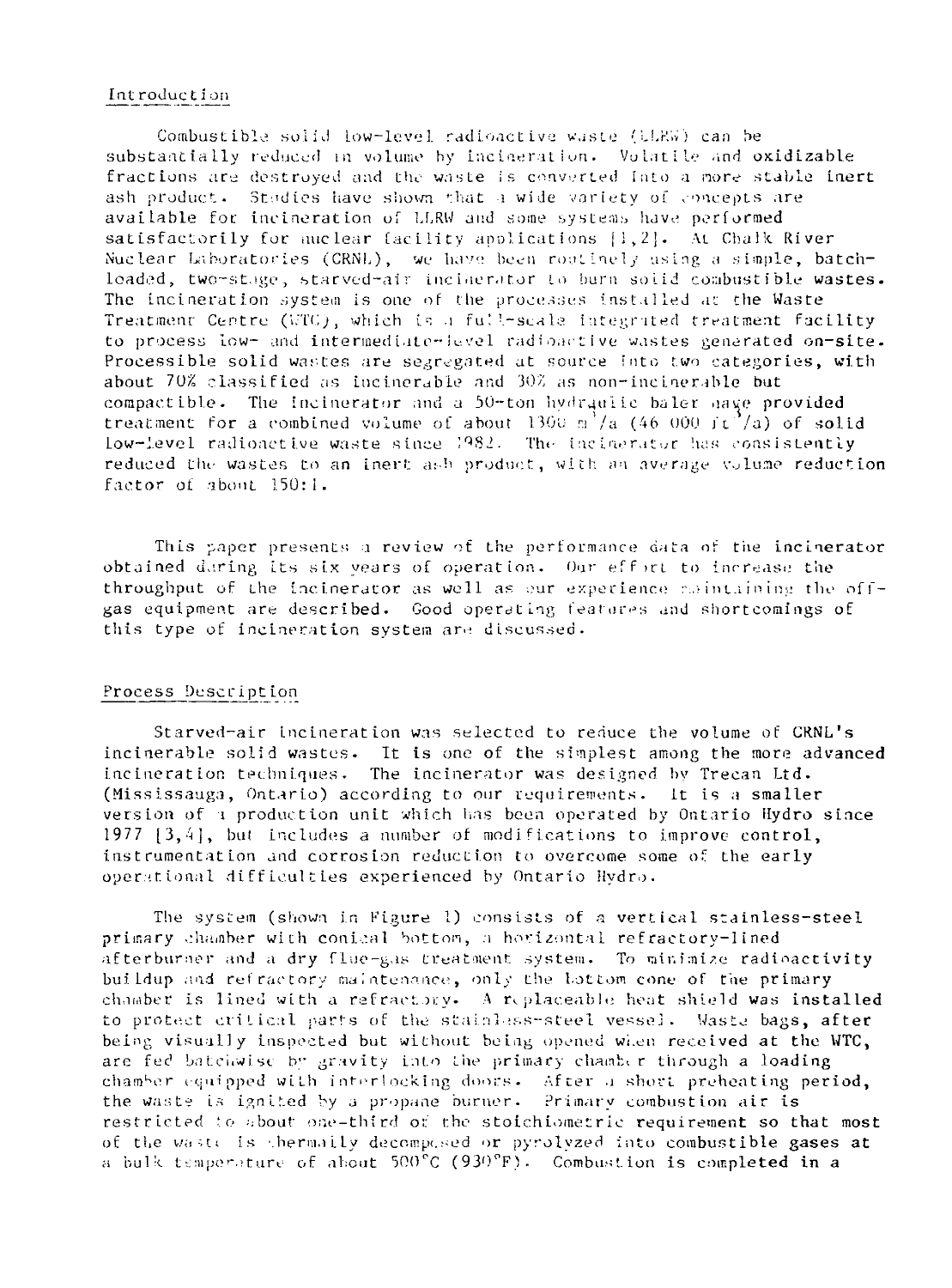propane-fired afterburner where pyrolytic gases and particulate carry-over are burned with excess air at a temperature of 850-1000°C (156O-183O°F). The flue gas is cooled to 200 $^{\circ}$ C (390 $^{\circ}$ F) by a shell-and-tube air-to-air heat exchanger. The tube bundle is made of 316 L stainless steel, with tubesheet insulation and an Inconel 625 ferrule in each tube used to protect the hot end against high temperature corrosion. The cooled flue gas is filtered through a series of filters which include a precoated baghouse filter, roughing filters and HEPA filters before being discharged to the atmosphere. The incinerator bottom ash is separated by a vibrating screen into coarse and fine fractions which are then discharged by gravity into drums, to await further treatment by immobilization in bitumen. The incinerator was designed to burn 10 m<sup>3</sup> or about 1000 kg of solid waste in every 24-hour burn cycle. A more detailed description of the incinerator system as well as its early commissioning and operating experience have been presented previously [5,6]. Our incineration program not only provides volume reduction of site waste but also is aimed at identifying design limitations and modifications necessary to achieve reliable operation. The following sections present the incinerator performance data, our operating experience and our assessment of this incineration technique.

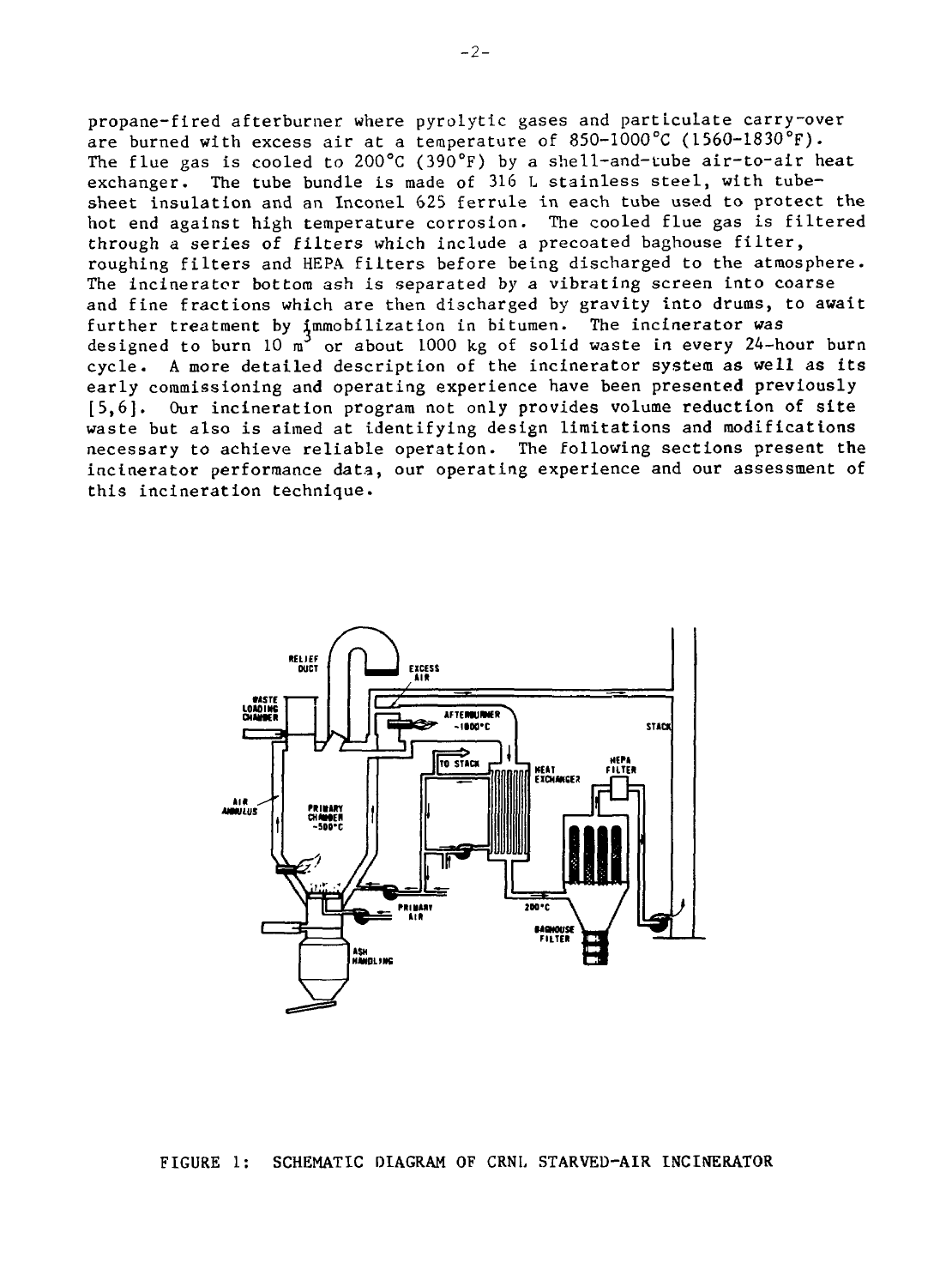### Performance Data and Operating Highlights

The incinerator has been performing satisfactorily for the past six years processing the total CRNL production of incinerable waste. Following are a number of highlights:

- Table 1 summarizes performance data of the incinerator. An operating schedule of at least one burn per week has been maintained, and occasionally operating frequency was increased to two burns per week to keep up with waste receipts. The waste charge has been gradually increased from the design value of 1000 kg/burn to 1600 kg/burn by burning a mixture of uncompacted and baled wastes to improve throughput. It was demonstrated that the incinerator can handle up to 2000 kg charge with no detrimental effects on performance. The reduction in the number of burns each year, corresponding to an increasing amount of waste burned in each charge, has had an economical impact on waste handling.
- The incinerator has consistently produced a fully satisfactory inert ash product with an average volume reduction factor of 150:1 and a weight reduction factor of about 25:1. Fine ash is the most abundant material, constituting about 75% of the bottom ash product. It is of consistent quality, free flowing and containing 1-3 wt% of fixed carbon. The contact gamma radiation field measured on an ash drum averages 3.5  $mGy/h$  (0.35 rad/h), and rarely exceeds 10  $mGy/h$  (1 rad/h). Table 2 summarizes the characteristics of the three ash products collected.
- The air-to-air heat exchanger is the most critical piece of equipment because it has been susceptible to corrosion and deposition problems under high-temperature cyclic operating conditions. Heat exchanger tube damage takes place at the hot inlet end in the form of severe corrosion, embrittlement and impingement attack. Many heat exchanger tubes have failed and are progressively being replaced. A hard deposit forms rapidly on the inside of the tubes mostly at the inlet end, is difficult to remove completely, and results in frequent tube cleaning.
- The insulating Inconel 625 ferrules inserted at the inlet end of the 316 L stainless-steel heat exchanger tubes provided protection for these tubes from high-temperature corrosion failure for about 4 years. An extensive corrosion test program carried out with in-situ coupons of expensive high temperature alloys found no material significantly better than Alloys 625 or 310 for this application **[7].** The ferrule design was modified to reduce air turbulence and reduce erosion at the point of contact with the stainless-steel tubes. Ferrule length has c'l.so been increased from 23 en (9 inch) to 61 cm (24 inch). The redesign of the ferrules will hopefully increase the service life of the heat exchanger tubes. As the tubes were replaced, the modified ferrules were inserted. During 1987, the peak afterburner outlet temperature was also limited to about 875°C (1610°F). **The temperature** control was effective in reducing the rate of heat exchanger **tube** corrosion while not affecting the combustion efficiency.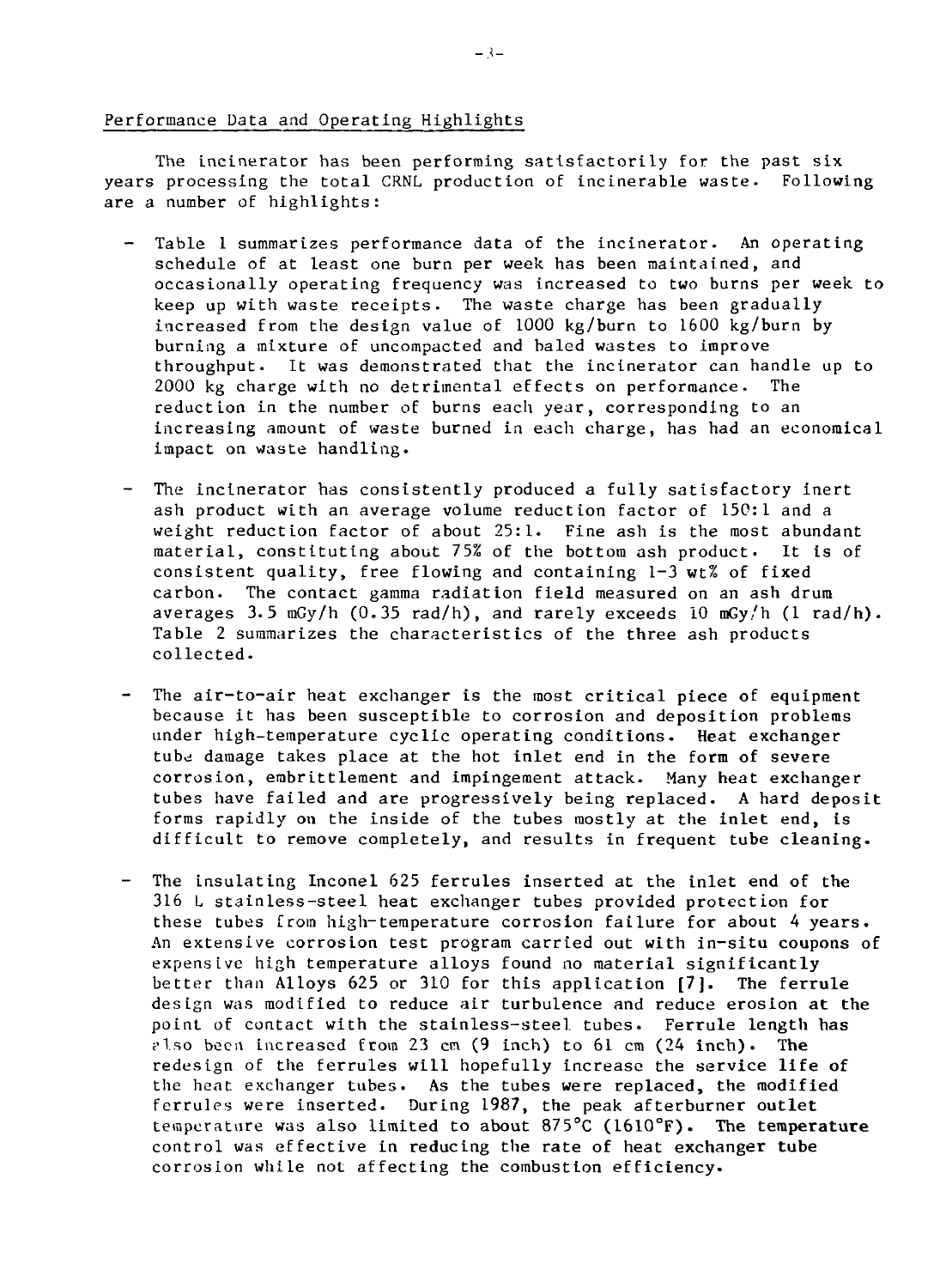# TABLE 1

|                             | 1982 | 1983 | 1984 | 1985 | 1986 | 1987 |
|-----------------------------|------|------|------|------|------|------|
| Quantity:<br>$(m^3)$        | 540  | 720  | 790  | 920  | 740  | 720  |
| (Mg)                        | 48   | 67   | 84   | 95   | 74   | 71   |
| No. of burns                | 45   | 57   | 62   | 75   | 53   | 44   |
| Average charge<br>(kg/burn) | 1070 | 1170 | 1350 | 1270 | 1400 | 1620 |
| ٠                           |      |      |      |      |      |      |

# **PERFORMANCE DATA OF CRNL INCINERATOR**

## TABLE 2

## **ASH CHARACTERISTICS**

| Type            |                        | Quantity<br>(kg/100 kg waste)                                                                                                             | <b>Bulk Density</b><br>$(g/\mathfrak{m}L)$ |
|-----------------|------------------------|-------------------------------------------------------------------------------------------------------------------------------------------|--------------------------------------------|
| $\frac{(1)}{2}$ |                        | 0.8                                                                                                                                       | 0.7                                        |
|                 | $_{\text{fine}}^{(2)}$ | 2.3                                                                                                                                       | 0.6                                        |
|                 | Flyash <sup>(3)</sup>  | 0.1                                                                                                                                       | 0.3                                        |
|                 |                        |                                                                                                                                           |                                            |
|                 |                        | NOTES: $(1)$ larger than $12 \text{ mm } (0.5 \text{ inch})$<br>$(2)$ smaller than 12 mm $(0.5$ inch)<br>(3) collected in baghouse filter |                                            |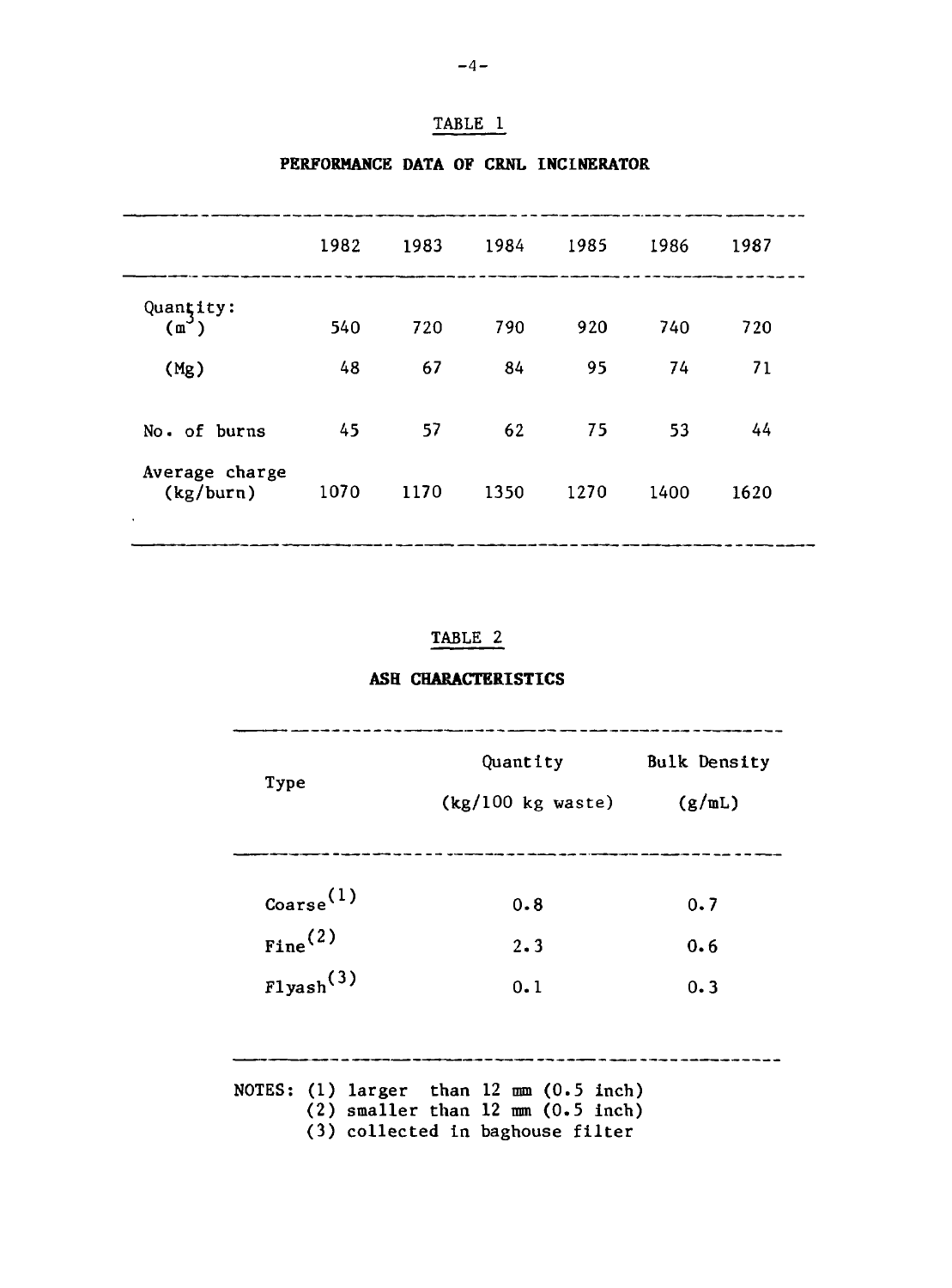- $-$  A hard deposit layer forms on the heat exchanger tubes when the incinerator cools down. Tube cleaning is required LO minimize the pressure drop across the heat exchanger. The hard deposit is difficult to remove solely by brushing. The ferrules restrict the inlet to each tube and prevent effective cleaning of the tubes to their full II). An expandable cutting tool was designed and tested with limited success. There still remained enough residual deposit on the tubes after cleaning and the resulting rough surface could easily trap flyash particles in subsequent burns. A further test program to characterize the deposits and to seek alternative cleaning techniques has been a success. Analysis of the deposits indicated the presence of a slag layer consisting mostly of low-melting sulphate salts which are liquid at the operating temperature of the heat exchanger. A large fraction of the deposits is water soluble, and by adding water to soften the deposits, more effective deposit removal is now achieved by brushing. With the improved cleaning technique, the incinerator now operates for longer periods (about twice the number of burns) between heat exchanger cleanings.
- In addition to being used to treat site waste, the incinerator has been u&ed as a development tool in a waste characterization program to estimate quantity and radiological characteristics of solid LLRW going to disposal. The incinerator ash is an ideal waste form which can be sampled and analyzed destructively to verify the data produced by a non-destructive waste monitor which measures gamma activity of individual waste bags fed to the incinerator. The incinerator also continues to be a test bed to evaluate the performance of hightemperature corrosion-resistant alloys under an incinerator off-eas environment.

#### Assessment

Table 3 summarizes the good features and shortcomings of the CRNL starved-air incineration process. Following are some relevant points of discussion:

Good Features

- $\frac{1}{2}$ All operational and maintenance functions have been carried out with negligible contamination and personnel exposure problems. Process upsets such as power failures and explosive pressure surges were infrequent, and when they have taken place the system has responded effectively and quickly to restore the normal operating conditions without any incident of airborne contamination. In general, it is a simple, reliable and controllable incineration process.
- Since the system operates batchwise under a slight negative pressure, radioactivity containment is high. The relatively low flow rate of the primary combustion air limits disturbance of the waste bed, resulting in low flyash carry-over. The baghouse and roughing filters have provided effective removal of the flyash particles; the downstream HEPA filters have not been replaced since the start of the incineration operation more than six years ago. The removal efficiency of the HEPA filters has been routinely checked using a DOT smoke test. Particulate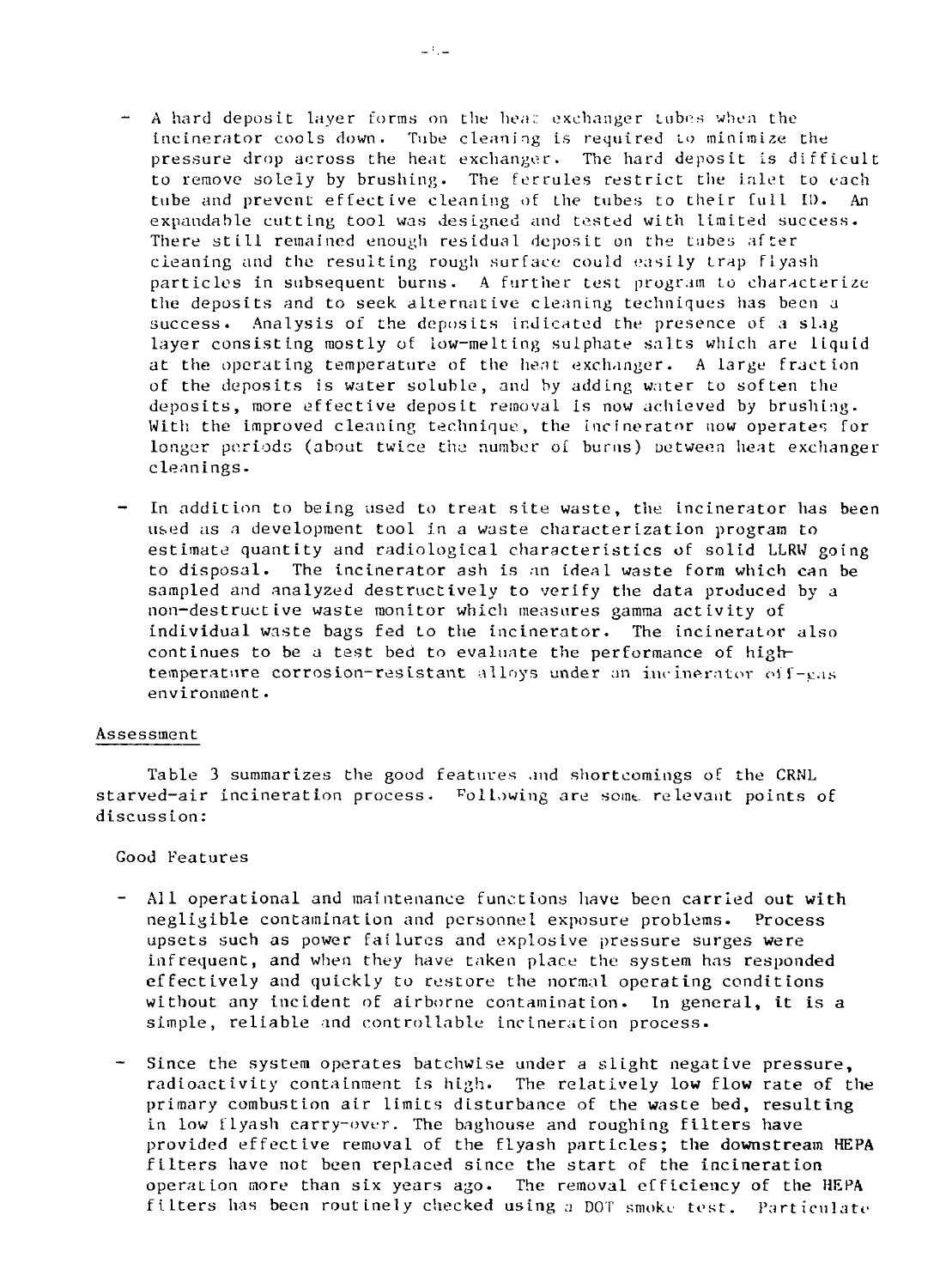beta-gamma stack releases remain negligible, i.e. normally less than 37 kBq (1 uCi) per burn.

- With a relatively **low** bulk reaction temperature maintained in the primary chamber, the stainless-steel liner of this chamber has not shown any evidence of corrosion attack. Localized hot zones, **however, have** caused some deformation of the primary chamber cone. With minimal use of refractory material, the internal surfaces are relatively clean, and radiation fields are low, generally less than  $2 \text{ mGy/h}$  (0.2 rad/h) at the bottom of the cone on contact. The primary chamber is thus accessible for inspection and maintenance.
- **The starved-air combustion process is able to cope with waste items having a wide variety of physical forms. A waste-segregation-at-source program is required to minimize glass, metal and PVC content but no** waste pretreatment is necessary. Segregated LLRW from a nuclear power **demonstration (NPD) reactor has been routinely mixed and burned with CRNL waste without any difficulty. The incinerator is also able to handle radioactive oils and solvents. A system to convert the afterburner into** a **dual-fuel arrangement to burn some stockpiled organic liquid wastes has been installed and commissioned. Burning of liquid-scintillation vials has also been successfully demonstrated. Tests with bales of both wet and dry incinerable waste were burned to establish the ability to satisfactorily burn compacted waste as part of total incinerator charge. This practice has been effectively used to deal with wastes accumulated during incinerator shutdown periods for repair and maintenance, and bales now form part of each charge to improve the economic performance of the facility.**

### **TABLE 3**

| PROS                                                                                                                                                                                                                                                               | CONS                                                                                                                                                                                                                                                                                           |
|--------------------------------------------------------------------------------------------------------------------------------------------------------------------------------------------------------------------------------------------------------------------|------------------------------------------------------------------------------------------------------------------------------------------------------------------------------------------------------------------------------------------------------------------------------------------------|
| - simple, reliable and<br>controllable process<br>- low particulate carryover and<br>high activity containment<br>- low corrosion and radiation<br>build-up in primary chamber<br>$-$ no waste pretreatment<br>- readily adaptable to variable<br>waste production | - waste segregation at source<br>required to minimize wastes<br>containing radioiodines.<br>tritium, PVC, metal and glass<br>- significant modifications<br>required for scale-up to large<br>regional incinerator<br>- high-temperature corrosion and<br>fouling of off-gas heat<br>exchanger |

### **PROS AND CONS OF CRNL STARVED-AIR INCINERATOR**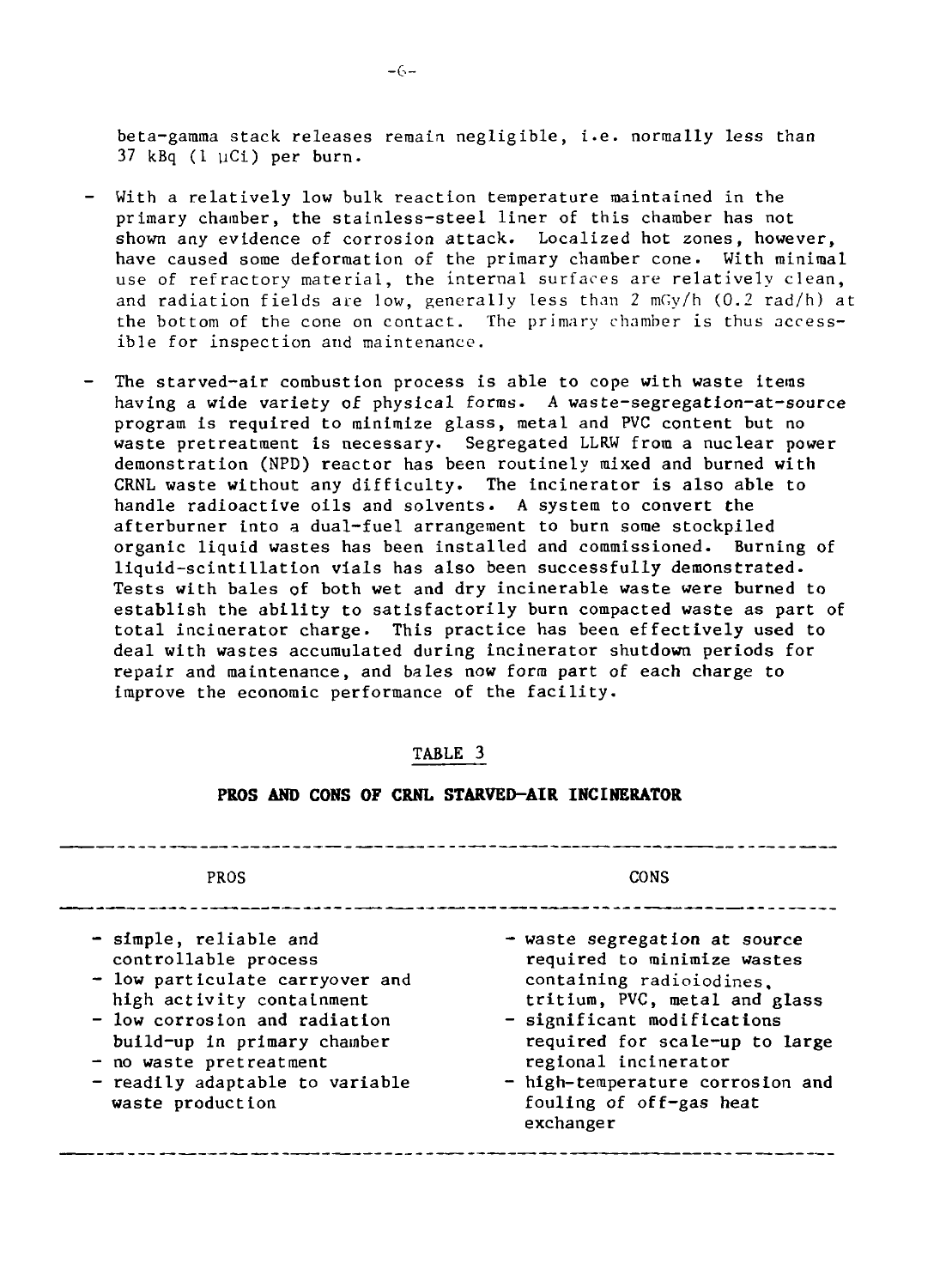#### Shortcomings

Even though the incinerator is able to handle wastes in a wide variety of physical forms, it cannot burn a number of waste items. With no scrubber or absorber included in the existing dry off-gas treatment system, wastes containing radioiodines and polyvinyl chloride (PVC) must be minimized. Waste bags which contain excessive quantities of tritium-bearing wet wastes are also not accepted for incineration to minimize the release of tritium. Waste segregation at source is necessary, and requires a continuing conscious effort of the waste generators.

 $\frac{1}{2}$ 

- Despite some advantages such as flexibility in coping with variable waste generation rate and effective containment of radioactivity, the batch operating mode has a number of disadvantages. Waste preparation and loading, as well as ash discharging, are labour-intensive steps. Thermal cycling has caused some cracking and spalling of the refractory in the afterburner. It may also contribute significantly to stress corrosion at the hot inlet end of the heat exchanger tubes. Although significant time is lost between burns for waste loading, for slow start-up and cool-down periods, and for ash discharge, the incinerator can handle all the incinerable wastes generated at CRNL and from NPD, with the current design and operating frequency of one or two burns per week.  $_{1}$ The concept is thus quite satisfactory for servicing up to 2000 m<sup>3</sup>/a of waste (71 000 ft<sup>3</sup>/a). To allow its scale-up to a large regional radwaste incinerator, this incinerator design would require some modifications. An incinerator operating in the continuous mode would solve many of the problems exhibited in the batch mode, and would also avoid significant increase in sizes of the combustion chambers and auxiliary equipment. Continuous ash discharge and feed addition systems as well as a horizontal primary chamber (to house the system in a one storey building) are identified as desirable features for a large-scale regional incinerator.
- The existing off-gas treatment system is unsuitable for continuous operation because interruptions are required to perform tube cleaning (frequently) and tube replacement (occasionally) for the air-to-air heat exchanger. The use of partial air-dilution cooling to lower the off-gas temperature at the inlet of the heat exchanger would reduce high-temperature corrosion failure, minimize deposition rate and facilitate tube cleaning, and thus assist, in prolonging service cycles. However, to handle more wastes which contain PVC and radioiodines, it would require a scrubbing system and an impregnated charcoal filter system for the respective removal of HC1 and I from the off-gas. These systems would contribute additional secondary wastes but would make **the** process more flexible by allowing a wider range of waste materials to be incinerated.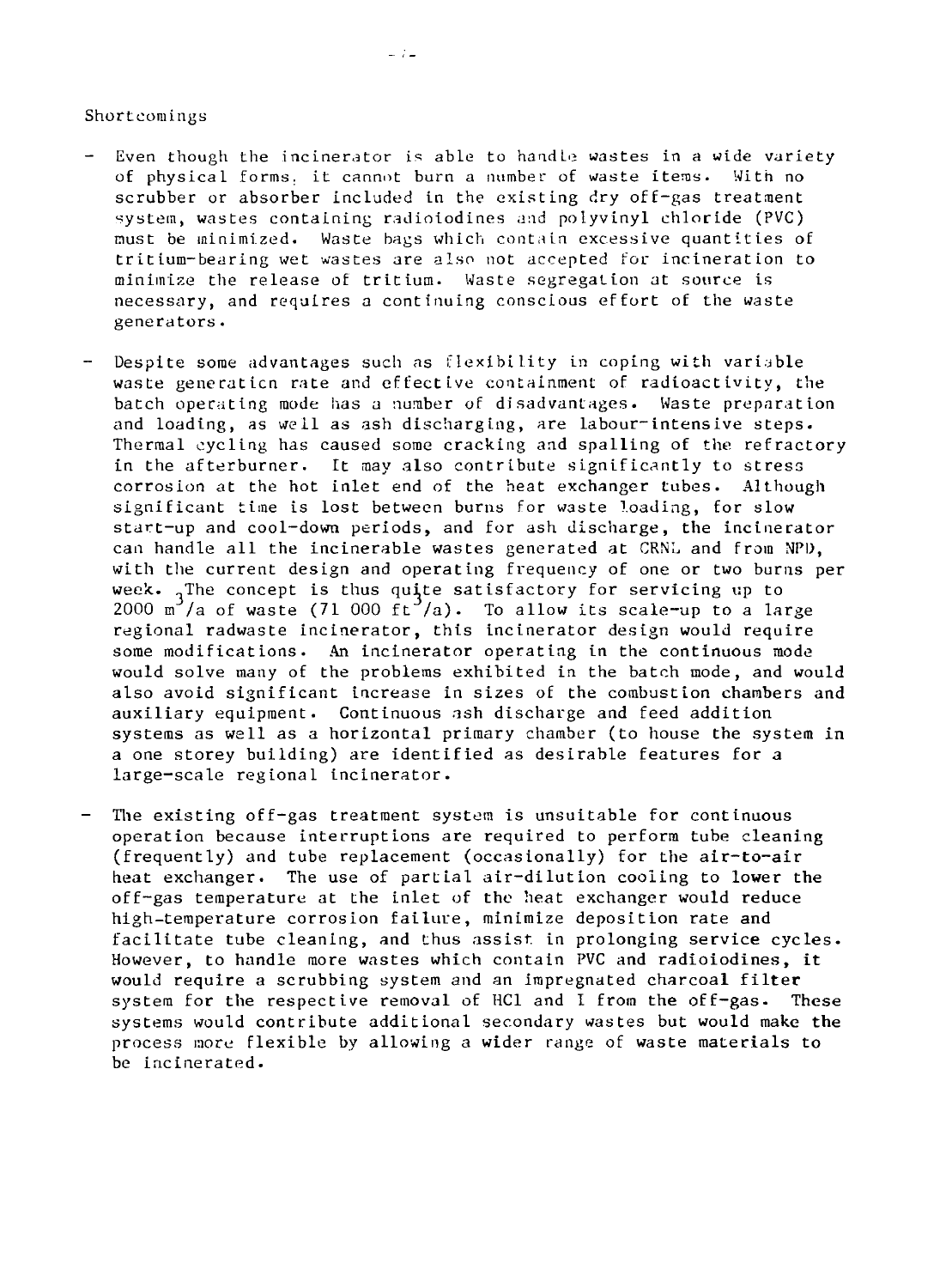

FIGURE 2: ECONOMIC ANALYSIS

#### Economics

An economic analysis was performed to assess the impact of incineration and baling processes on the treatment and disposal of solid LLRW. Figure 2 summarizes the comparison of 4 treatment options for two cases:

- Case 1, the treated waste goes directly to a permanent disposal facility, and
- Case 2, the treated waste has to be stored for a period before a permanent waste repository is available.

The total cost includes handling, treatment, storage (required for options in Case 2) and disposal costs. The calculations were based on the treatment of 1300  $\text{m}^3$ /a of wastes including both incinerable and non-incinerable fractions. The non-incinerable waste was assumed to be all PVC. Other major assumptions included: (i) all processing, storage and disposal facilities were located at CRNL, thus transportation costs were negligible; (ii) 2000  $\frac{1}{2}$  waste (57  $\frac{1}{2}$  f(ft<sup>3</sup>) as<sub>2</sub>cost for storage followed by disposal and (iii) 1000 \$/m  $\,$  waste (28 \$/ft  $\,$  ) as direct disposal cost with no storage [8]. The results shown in Figure 2 indicate that:

Option 1 (our present practice of waste segregation for baling and incineration) is the most economical for Case 1 when the treated wastes have to be temporarily stored waiting for a repository to become available;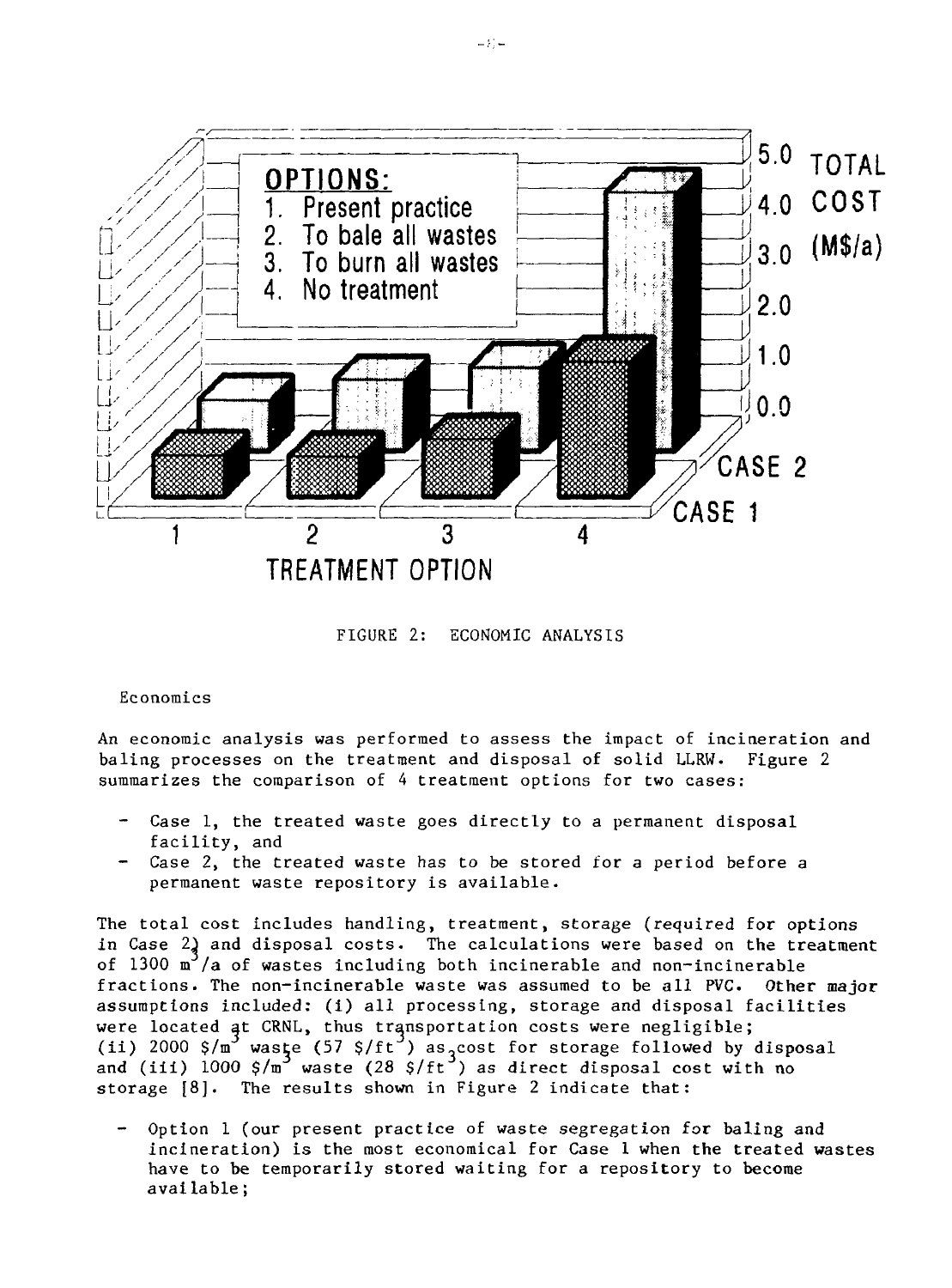- Option 2 (to bale all wastes) is the most economical for Case 2 when all the treated waste can go directly to a permanent disposal: this option, however, would not provide for the processing of organic liquid wastes such as scintillation liquids;
- Option 3 (to burn all wastes) is more expensive than the above two options for both cases because the requirement to neutralize the HC1 in the off-gas would generate significant quantities of secondary wastes and drastically reduce the volume reduction factor achieved by incineration; and
- Option 4 (no waste treatment) is the most expensive, as always expected, among the options considered in both cases.

#### Conclusions

In summary, we have six years of experience in operating a simple, batch-loaded, starved-air incinerator at CRNL. The incinerator has proved to be a safe and reliable process which is effective in converting combustible low-level radioactive wastes into a stable and highly volumereduced ash product. The incinerator, in combination with a baler, has provided an effective radioactive waste treatment to minimize space requirements for interim storage while we work on the development of a permanent waste disposal option.

#### References

- 1. Naughton, M.D. (Project Manager), "Radwaste Incinerator Experience", EPRI NP-3250, Prepared by Gilbert Associates Inc. for Electric Power Research Institute (1983).
- 2. Eid, C. and Van Loon, A.J. (Eds.), "Incineration of Radioactive Waste", Graham & Trotman Ltd., London, UK (1985).
- 3. Kohout, R., et al. ."Volume Reduction of Low-Level Radioactive **Solid** Waste in Ontario Hydro", Proc. ANS Ninth Biennial Topical Conf. on Reactor Operating Experience, Arlington, Texas (1982).
- 4. Kohout, R., "Controlled Air Batch-Pyrolysis Incinerator: Operational Experience", presented at the 1986 Int. Conf. on Incineration of Low-Level and Mixed Wastes, Charlotte, North Carolina (1986).
- 5. Bcamer, N.V., "Radwnste Incineration at CRNL", AECL-7437, Atomic Energy of Canada Limited (1981).
- 6. Beamer, N.V., "Experience with Low-Level Waste Incineration at Chalk River Nuclear Laboratories", AECL-8187, Atomic Energy of **Canada Limited** (1984).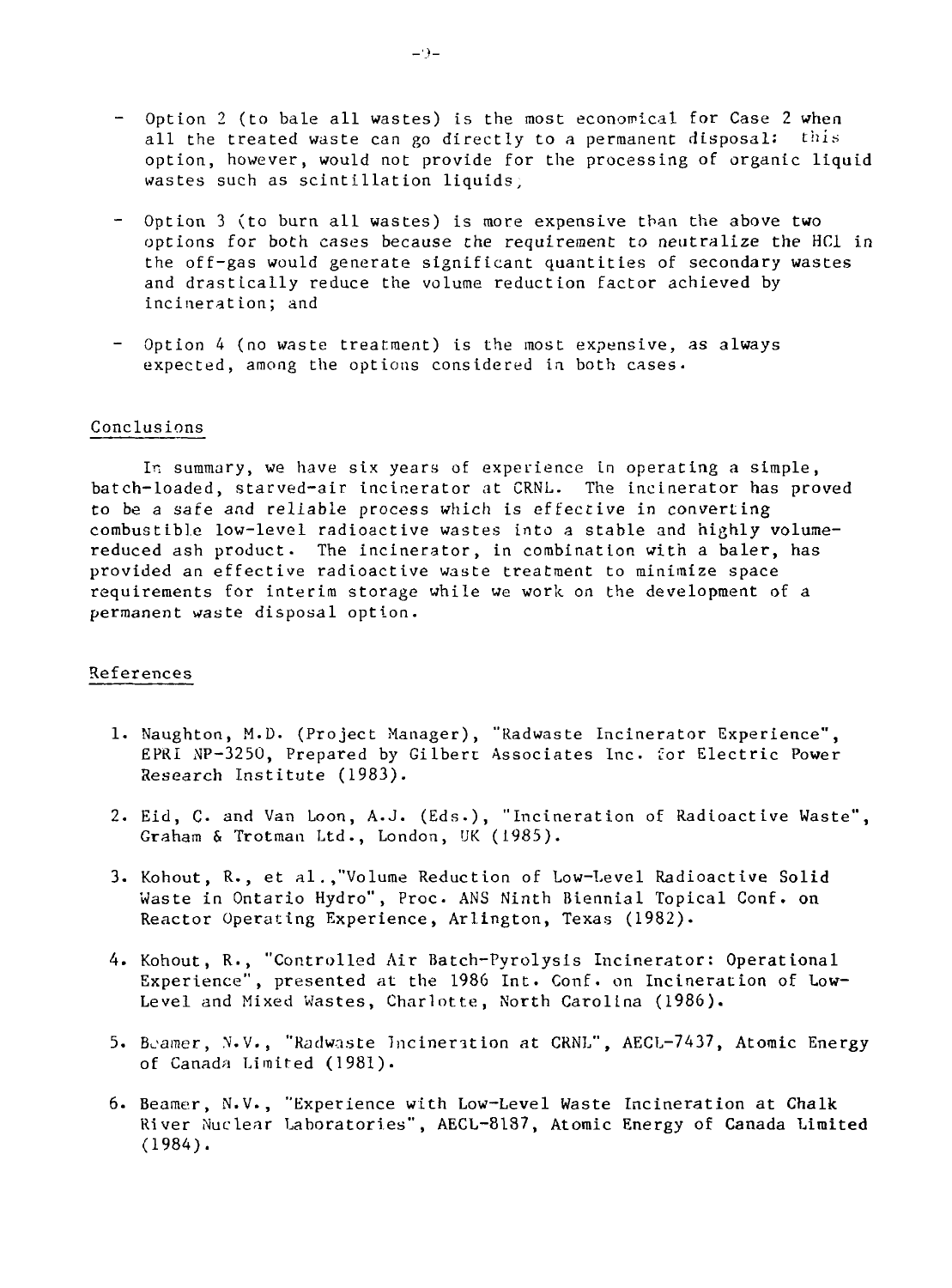- 7. Tapping, R.L., et al.,"Metallic Materials Corrosion in the CRNL Radwaste Incinerator", Paper 404 presented at Corrosion '87, San Francisco C1987).
- 8. Hardy, D.G. and Dixon, D.F.,"Safety and Cost Assessments for Disposal in a Prototype Shallow Land Burial Facility", AECL-9229, Atomic Energy of Canada Limited (1986).